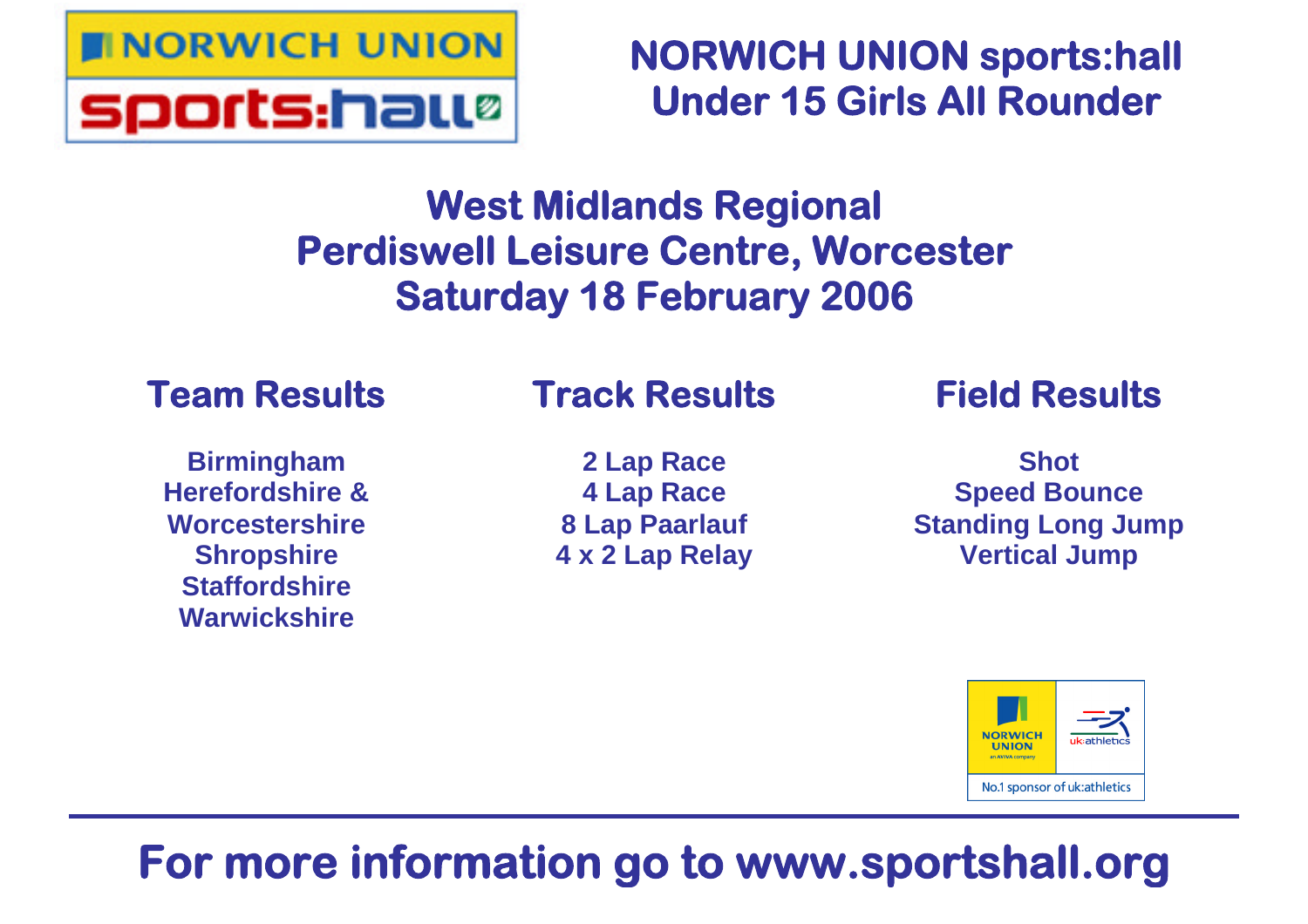### **Competition Results**

NUS-West Midlands Regional Under 15 Girls Persidwell Leisure Centre, Worcester 18 Feb 2006

| <b>Competition:</b>                       | Venue <sup>.</sup>                               | Date |
|-------------------------------------------|--------------------------------------------------|------|
| NUS-West Midlands Regional Under 15 Girls | Persidwell Leisure Centre, Worcester 18 Feb 2006 |      |

| Ranking | Team                   | <b>Score</b> | <b>Individual</b> | P8 | 4x2 |
|---------|------------------------|--------------|-------------------|----|-----|
| $1 =$   | Birmingham             | 659          | 529               | 60 | 70  |
| $1 =$   | Warwickshire           | 659          | 529               | 70 | 60  |
| 3       | Shropshire             | 558          | 458               | 50 | 50  |
| 4       | Staffordshire          | 387          | 347               | 0  | 40  |
| 5       | Here'shire & Wor'shire | 266          | 226               | 40 | 0   |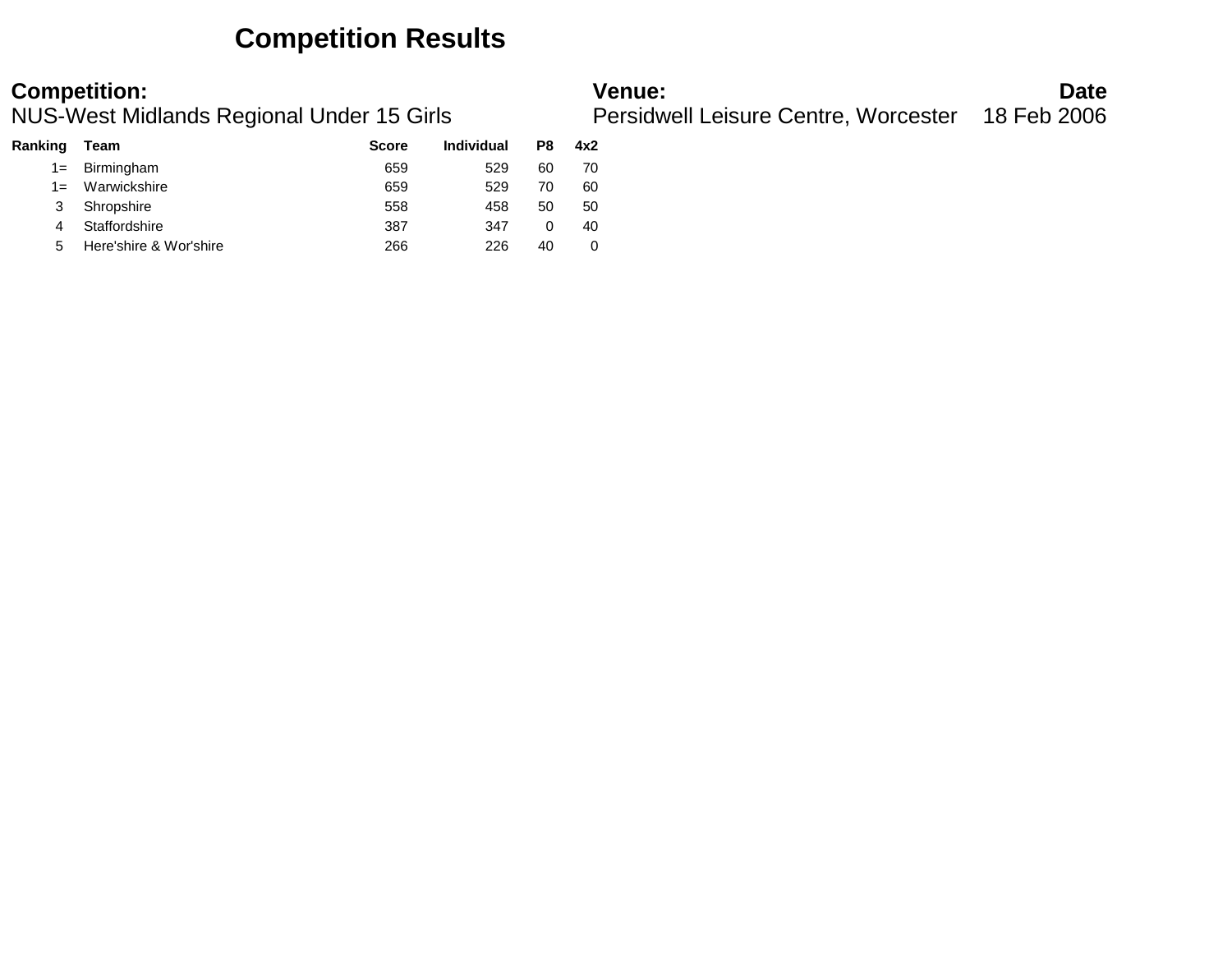### **Athlete Results**

### NUS-West Midlands Regional Under 15 Girls Persidwell Leisure Centre, Worcester 18 Feb 2006

| <b>Competition:</b>                       | <b>Venue:</b>                                           | <b>Date</b> |
|-------------------------------------------|---------------------------------------------------------|-------------|
| NUS-West Midlands Regional Under 15 Girls | <b>Persidwell Leisure Centre, Worcester</b> 18 Feb 2006 |             |

| Ranking | <b>BibNo Athlete</b><br>Team |                        | <b>Score</b> | 2LR | 4LR | S  | <b>SB</b> | <b>SLJ</b> | VJ |  |
|---------|------------------------------|------------------------|--------------|-----|-----|----|-----------|------------|----|--|
| $1 =$   | 61 Kimeal Moncrieffe         | Birmingham             | 142          | 45  |     |    | 48        |            | 49 |  |
| $1 =$   | 93 Shelly Hazelwood          | Warwickshire           | 142          | 49  |     | 44 |           |            | 49 |  |
| 3       | 91 Katherine Connolly        | Warwickshire           | 136          |     | 50  | 46 |           |            | 40 |  |
| 4       | 62 Emma Spragg               | Birmingham             | 133          | 49  |     | 36 |           | 48         |    |  |
| 5       | 65 Laiken Salmon             | Birmingham             | 132          |     | 48  | 42 |           |            | 42 |  |
| 6       | 69 Amy Irish                 | Here'shire & Wor'shire | 128          |     | 46  | 48 |           | 34         |    |  |
| $7=$    | 85 Isabel Rogers             | Staffordshire          | 127          | 41  |     |    | 36        | 50         |    |  |
| $7=$    | 92 Amanda Evans              | Warwickshire           | 127          | 45  |     |    | 42        | 40         |    |  |
| 9       | 94 Lauren Wint               | Warwickshire           | 124          |     | 44  |    | 46        |            | 34 |  |
| 10      | 66 Katie Jacks               | Birmingham             | 122          |     | 40  |    | 50        |            | 32 |  |
| 11      | 63 Rebecca Willetts          | Birmingham             | 120          | 36  |     |    | 42        | 42         |    |  |
| 12      | 64 Jenny Allington           | Birmingham             | 119          |     | 42  | 40 |           | 37         |    |  |
| 13      | 76 Natalie Fisher            | Shropshire             | 116          | 41  |     | 30 |           |            | 45 |  |
| 14      | 75 Leila Amstrong-Green      | Shropshire             | 115          | 32  |     | 38 |           |            | 45 |  |
| 15      | 79 Amelia Reynolds           | Shropshire             | 114          |     | 34  | 50 |           |            | 30 |  |
| 16      | 80 Hannah Nelson             | Shropshire             | 113          |     | 38  |    | 38        | 37         |    |  |
| 17      | 77 Clare Powell              | Shropshire             | 112          |     | 36  |    | 32        | 44         |    |  |
| 18      | 78 Laura Elliot              | Shropshire             | 108          | 34  |     |    | 42        | 32         |    |  |
| 19      | 70 Tabitha Griffiths         | Here'shire & Wor'shire | 98           | 30  |     |    | 30        |            | 38 |  |
| $20=$   | 86 Daisy Waring              | Staffordshire          | 84           | 26  |     |    | 28        | 30         |    |  |
| $20=$   | 89 Shona Rankin              | Warwickshire           | 84           | 38  |     |    |           | 46         |    |  |
| 22      | 82 Jazmyn Dennis             | Staffordshire          | 70           |     |     |    | 34        |            | 36 |  |
| 23      | 84 Nikki Moyle               | Staffordshire          | 66           |     | 32  | 34 |           |            |    |  |
| 24      | 83 Emma Seavons              | Staffordshire          | 60           | 28  |     | 32 |           |            |    |  |
| $25=$   | 67 Rebecca Kay               | Birmingham             | 0            |     |     |    |           |            |    |  |
| $25=$   | 81 Natalie Bathers           | Shropshire             | 0            |     |     |    |           |            |    |  |
| $25=$   | 95 Sophie Wright             | Warwickshire           | 0            |     |     |    |           |            |    |  |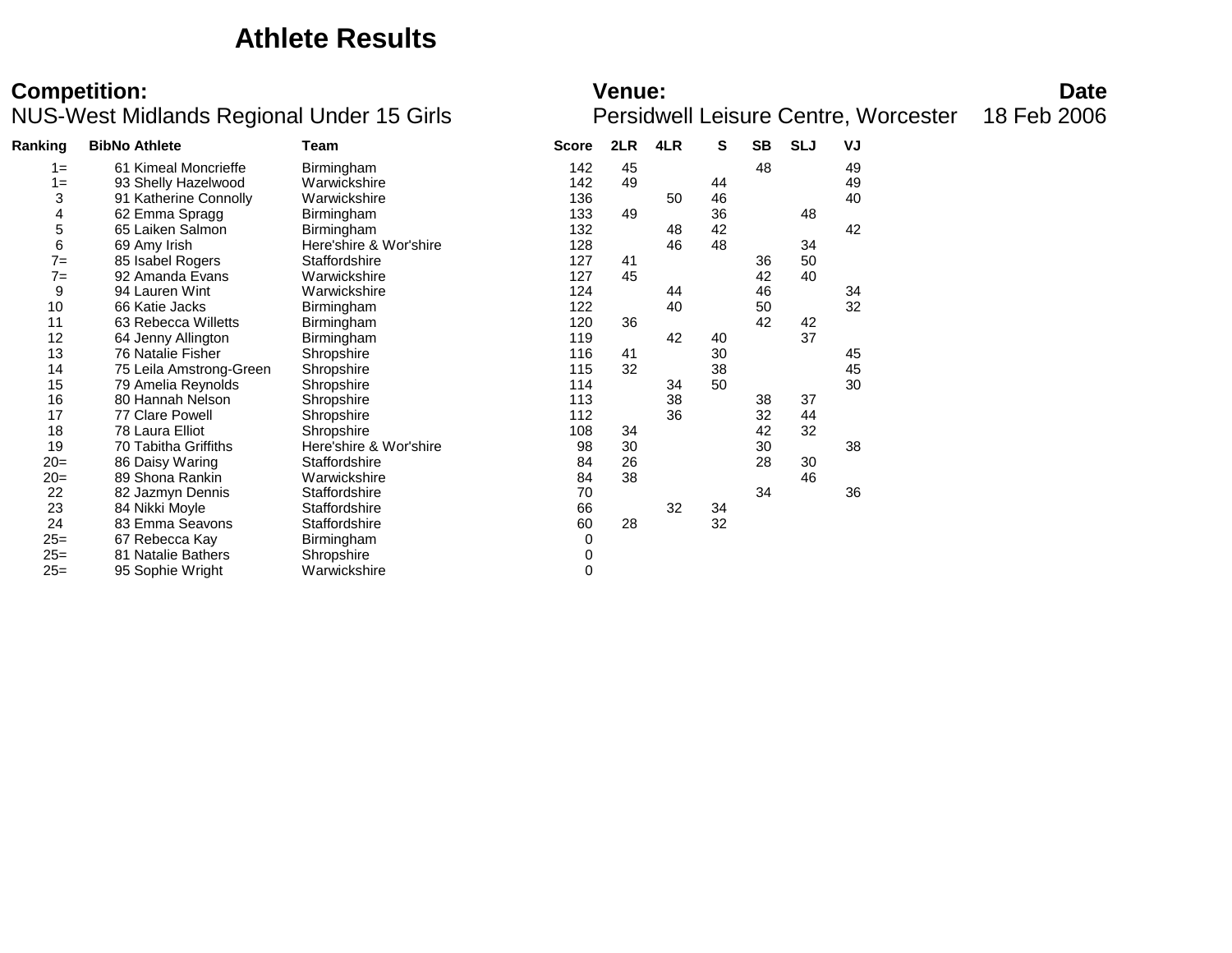# **Team Results Birmingham (orange)**

|         | <b>Competition:</b> |                                           |              |            |       |             | <b>Venue:</b>     |                                      |       |      |                     | <b>Date</b>   |
|---------|---------------------|-------------------------------------------|--------------|------------|-------|-------------|-------------------|--------------------------------------|-------|------|---------------------|---------------|
|         |                     | NUS-West Midlands Regional Under 15 Girls |              |            |       |             |                   | Persidwell Leisure Centre, Worcester |       |      |                     | 18 Feb 2006   |
| Ranking | Team                |                                           | <b>Score</b> | Individual | P8    | 4x2         |                   |                                      |       |      |                     |               |
| $1 =$   | Birmingham          |                                           | 659          | 529        | 60    | 70          |                   |                                      |       |      |                     |               |
| $1 =$   | Warwickshire        |                                           | 659          | 529        | 70    | 60          |                   |                                      |       |      |                     |               |
| 3       | Shropshire          |                                           | 558          | 458        | 50    | 50          |                   |                                      |       |      |                     |               |
| 4       | Staffordshire       |                                           | 387          | 347        | 0     | 40          |                   |                                      |       |      |                     |               |
| 5       |                     | Here'shire & Wor'shire                    | 266          | 226        | 40    | $\mathbf 0$ |                   |                                      |       |      |                     |               |
|         | <b>Comp No Name</b> |                                           | <b>Event</b> |            | Perf1 |             | Perf <sub>2</sub> | Perf <sub>3</sub>                    | Perf4 |      | <b>Best Ranking</b> | <b>Points</b> |
|         | 61                  | <b>Kimeal Moncrieffe</b>                  | 2LR          |            | 22.7  |             |                   |                                      |       | 22.7 | $3=$                | 45            |
|         | 61                  | <b>Kimeal Moncrieffe</b>                  | <b>SB</b>    |            | 80    |             |                   |                                      |       | 80   | $\overline{2}$      | 48            |
|         | 61                  | <b>Kimeal Moncrieffe</b>                  | VJ           |            | 56    |             | 48                | 53                                   |       | 56   | $1 =$               | 49            |
|         | 62                  | Emma Spragg                               | 2LR          |            | 22.5  |             |                   |                                      |       | 22.5 | $1 =$               | 49            |
|         | 62                  | Emma Spragg                               | S            |            | 6.92  |             | 6.62              | 6.62                                 |       | 6.92 | 8                   | 36            |
|         | 62                  | Emma Spragg                               | <b>SLJ</b>   |            | 2.32  |             | 2.38              | 2.34                                 |       | 2.38 | $\overline{2}$      | 48            |
|         | 63                  | <b>Rebecca Willetts</b>                   | 2LR          |            | 23.3  |             |                   |                                      |       | 23.3 | 8                   | 36            |
|         | 63                  | <b>Rebecca Willetts</b>                   | <b>SB</b>    |            | 76    |             |                   |                                      |       | 76   | $4=$                | 42            |
|         | 63                  | <b>Rebecca Willetts</b>                   | <b>SLJ</b>   |            | 2.22  |             | 2.24              | 2.26                                 |       | 2.26 | 5                   | 42            |
|         | 64                  | Jenny Allington                           | 4LR          |            | 51.1  |             |                   |                                      |       | 51.1 | 5                   | 42            |
|         | 64                  | Jenny Allington                           | S            |            | 7.19  |             | 7.53              | 7.28                                 |       | 7.53 | 6                   | 40            |
|         | 64                  | Jenny Allington                           | <b>SLJ</b>   |            | 1.98  |             | 2.12              | 2.04                                 |       | 2.12 | $7=$                | 37            |
|         | 65                  | Laiken Salmon                             | 4LR          |            | 49.3  |             |                   |                                      |       | 49.3 | $\overline{2}$      | 48            |
|         | 65                  | Laiken Salmon                             | S            |            | 7.73  |             | 5.47              | 5.34                                 |       | 7.73 | 5                   | 42            |
|         | 65                  | Laiken Salmon                             | VJ           |            | 52    |             | 48                | 49                                   |       | 52   | 5                   | 42            |
|         | 66                  | <b>Katie Jacks</b>                        | 4LR          |            | 51.3  |             |                   |                                      |       | 51.3 | 6                   | 40            |
|         | 66                  | <b>Katie Jacks</b>                        | <b>SB</b>    |            | 86    |             |                   |                                      |       | 86   |                     | 50            |
|         | 66                  | Katie Jacks                               | VJ           |            | 40    |             | 42                | 42                                   |       | 42   | 10                  | 32            |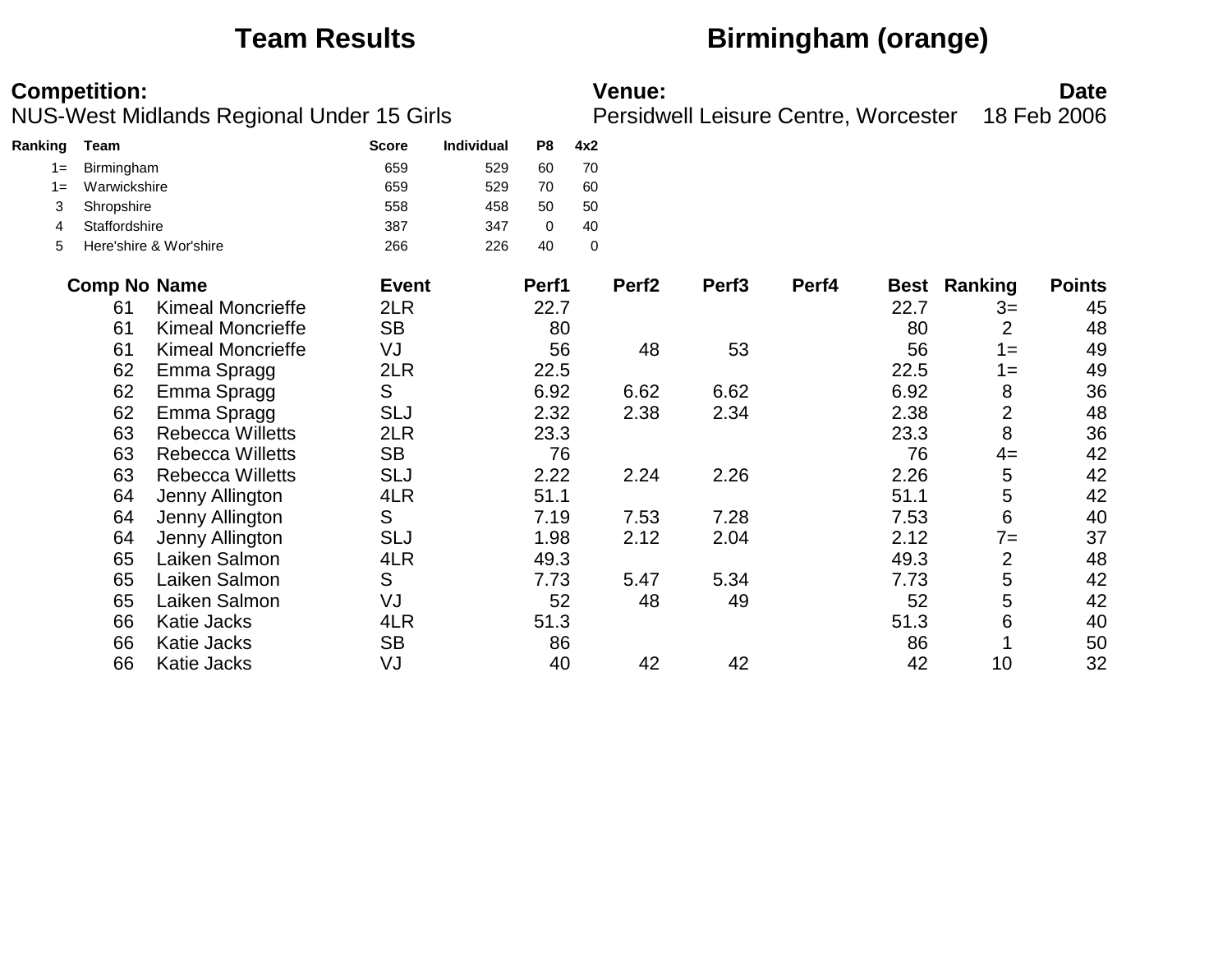### **Team Results Here'shire & Wor'shire (navy)**

| Ranking | Team                |                          | <b>Score</b> | Individual | P8           | 4x2         |                   |                   |       |      |              |               |
|---------|---------------------|--------------------------|--------------|------------|--------------|-------------|-------------------|-------------------|-------|------|--------------|---------------|
| $1 =$   | Birmingham          |                          | 659          | 529        | 60           | 70          |                   |                   |       |      |              |               |
| $1 =$   | Warwickshire        |                          | 659          | 529        | 70           | 60          |                   |                   |       |      |              |               |
| 3       | Shropshire          |                          | 558          | 458        | 50           | 50          |                   |                   |       |      |              |               |
| 4       | Staffordshire       |                          | 387          | 347        | $\mathbf{0}$ | 40          |                   |                   |       |      |              |               |
| 5.      |                     | Here'shire & Wor'shire   | 266          | 226        | 40           | $\mathbf 0$ |                   |                   |       |      |              |               |
|         | <b>Comp No Name</b> |                          | <b>Event</b> |            | Perf1        |             | Perf <sub>2</sub> | Perf <sub>3</sub> | Perf4 |      | Best Ranking | <b>Points</b> |
|         | 69                  | Amy Irish                | 4LR          |            | 50.1         |             |                   |                   |       | 50.1 |              | 46            |
|         | 69                  | Amy Irish                | S            |            | 8.90         |             | 7.66              | 7.96              |       | 8.90 | 2            | 48            |
|         | 69                  | Amy Irish                | SLJ          |            | 2.06         |             | 2.02              | 2.02              |       | 2.06 | 9            | 34            |
|         | 70                  | <b>Tabitha Griffiths</b> | 2LR          |            | 24.3         |             |                   |                   |       | 24.3 | 11           | 30            |
|         | 70                  | <b>Tabitha Griffiths</b> | <b>SB</b>    |            | 69           |             |                   |                   |       | 69   | 11           | 30            |
|         | 70                  | <b>Tabitha Griffiths</b> | VJ           |            | 43           |             | 47                | 44                |       | 47   |              | 38            |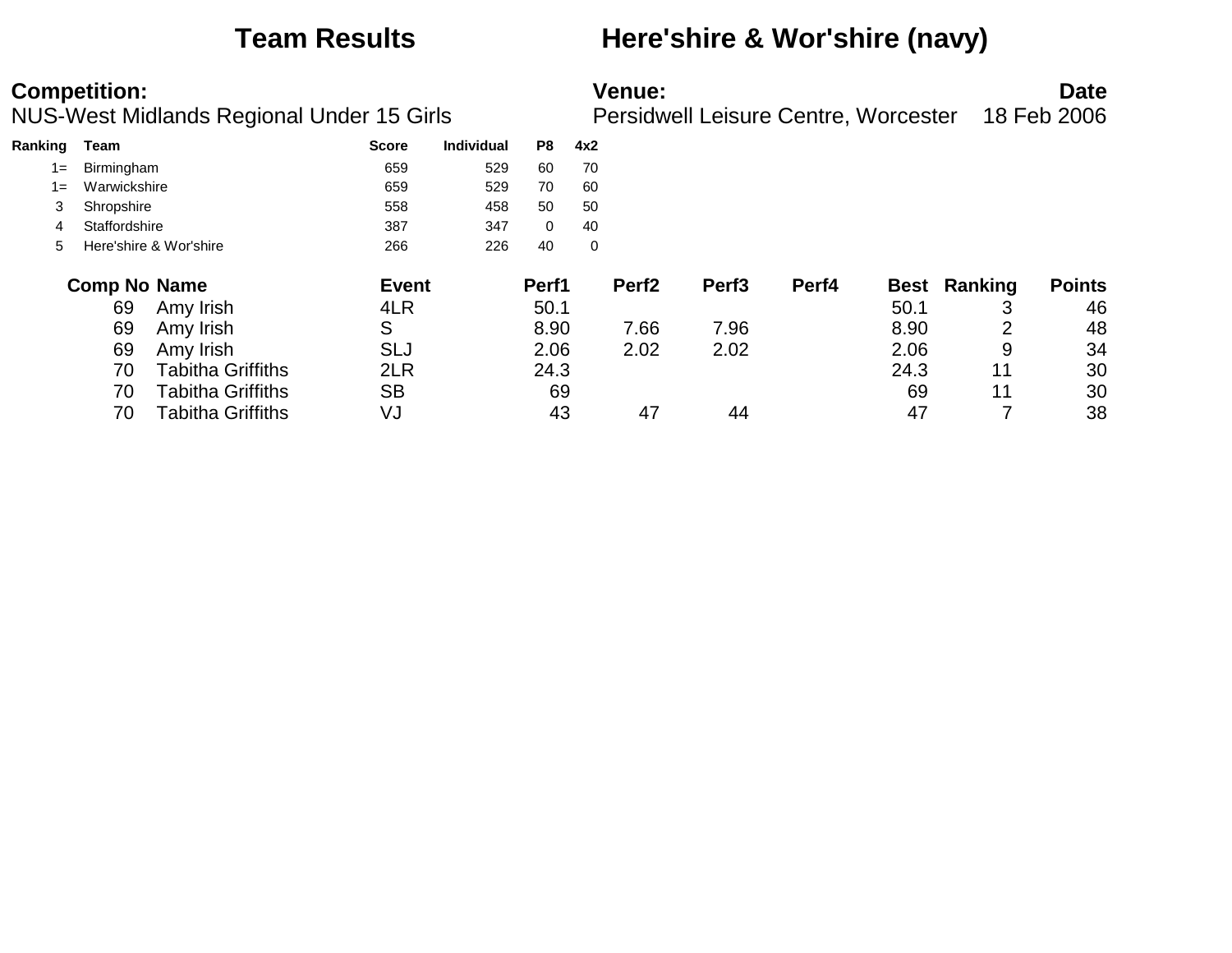# **Team Results Shropshire (red)**

|         | <b>Competition:</b><br>NUS-West Midlands Regional Under 15 Girls |                        |              |            |       |             | <b>Venue:</b>     |                                      |       |             |         | <b>Date</b>   |
|---------|------------------------------------------------------------------|------------------------|--------------|------------|-------|-------------|-------------------|--------------------------------------|-------|-------------|---------|---------------|
|         |                                                                  |                        |              |            |       |             |                   | Persidwell Leisure Centre, Worcester |       |             |         | 18 Feb 2006   |
| Ranking | <b>Team</b>                                                      |                        | <b>Score</b> | Individual | P8    | 4x2         |                   |                                      |       |             |         |               |
| $1 =$   | Birmingham                                                       |                        | 659          | 529        | 60    | 70          |                   |                                      |       |             |         |               |
| $1 =$   | Warwickshire                                                     |                        | 659          | 529        | 70    | 60          |                   |                                      |       |             |         |               |
| 3       | Shropshire                                                       |                        | 558          | 458        | 50    | 50          |                   |                                      |       |             |         |               |
| 4       | Staffordshire                                                    |                        | 387          | 347        | 0     | 40          |                   |                                      |       |             |         |               |
| 5       |                                                                  | Here'shire & Wor'shire | 266          | 226        | 40    | $\mathbf 0$ |                   |                                      |       |             |         |               |
|         | <b>Comp No Name</b>                                              |                        | <b>Event</b> |            | Perf1 |             | Perf <sub>2</sub> | Perf <sub>3</sub>                    | Perf4 | <b>Best</b> | Ranking | <b>Points</b> |
|         | 75                                                               | Leila Amstrong-Green   | 2LR          |            | 23.9  |             |                   |                                      |       | 23.9        | 10      | 32            |
|         | 75                                                               | Leila Amstrong-Green   | S            |            | 7.25  |             | 7.23              | 6.40                                 |       | 7.25        | 7       | 38            |
|         | 75                                                               | Leila Amstrong-Green   | VJ           |            | 48    |             | 52                | 54                                   |       | 54          | $3=$    | 45            |
|         | 76                                                               | <b>Natalie Fisher</b>  | 2LR          |            | 23.1  |             |                   |                                      |       | 23.1        | $5=$    | 41            |
|         | 76                                                               | <b>Natalie Fisher</b>  | S            |            | 4.67  |             | 4.31              | 4.44                                 |       | 4.67        | 11      | 30            |
|         | 76                                                               | <b>Natalie Fisher</b>  | VJ           |            | 54    |             | 54                | 54                                   |       | 54          | $3=$    | 45            |
|         | 77                                                               | <b>Clare Powell</b>    | 4LR          |            | 52.0  |             |                   |                                      |       | 52.0        | 8       | 36            |
|         | 77                                                               | <b>Clare Powell</b>    | <b>SB</b>    |            | 70    |             |                   |                                      |       | 70          | 10      | 32            |
|         | 77                                                               | <b>Clare Powell</b>    | <b>SLJ</b>   |            | 2.24  |             | 2.32              | 2.30                                 |       | 2.32        | 4       | 44            |
|         | 78                                                               | <b>Laura Elliot</b>    | 2LR          |            | 23.5  |             |                   |                                      |       | 23.5        | 9       | 34            |
|         | 78                                                               | Laura Elliot           | <b>SB</b>    |            | 76    |             |                   |                                      |       | 76          | $4=$    | 42            |
|         | 78                                                               | Laura Elliot           | <b>SLJ</b>   |            | 1.98  |             | 2.02              | 2.04                                 |       | 2.04        | 10      | 32            |
|         | 79                                                               | Amelia Reynolds        | 4LR          |            | 52.7  |             |                   |                                      |       | 52.7        | 9       | 34            |
|         | 79                                                               | Amelia Reynolds        | S            |            | 9.25  |             | 10.20             | 10.60                                |       | 10.60       |         | 50            |
|         | 79                                                               | Amelia Reynolds        | VJ           |            | 35    |             | 34                | 35                                   |       | 35          | 11      | 30            |
|         | 80                                                               | Hannah Nelson          | 4LR          |            | 51.8  |             |                   |                                      |       | 51.8        | 7       | 38            |
|         | 80                                                               | Hannah Nelson          | <b>SB</b>    |            | 75    |             |                   |                                      |       | 75          | 7       | 38            |
|         | 80                                                               | <b>Hannah Nelson</b>   | <b>SLJ</b>   |            | 2.08  |             | 2.08              | 2.12                                 |       | 2.12        | $7=$    | 37            |
|         | 81                                                               | <b>Natalie Bathers</b> | S            |            | 5.67  |             | 5.72              | 5.70                                 |       | 5.72        |         |               |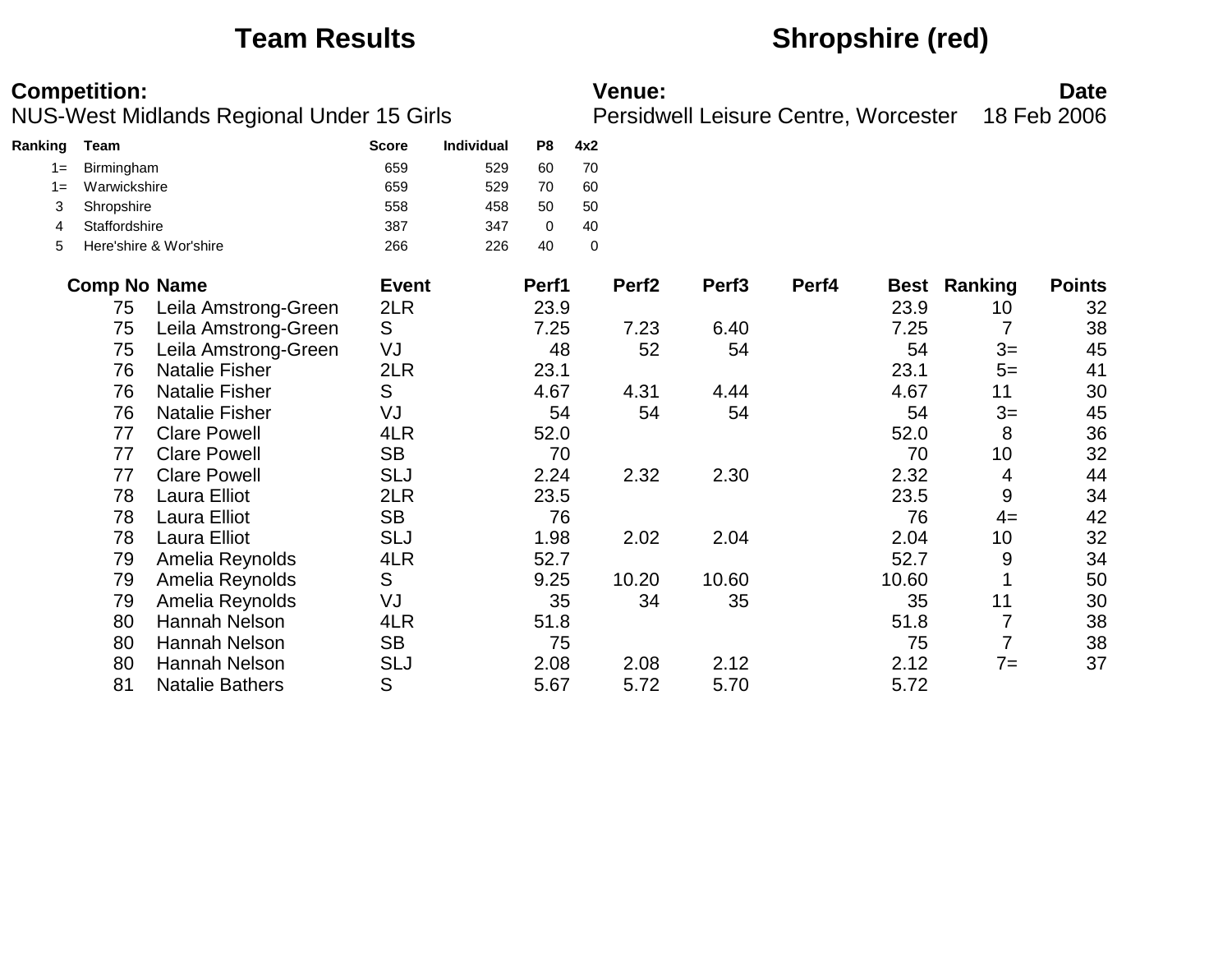### **Team Results Staffordshire (green)**

| <b>Competition:</b> | <b>Venue:</b> | <b>Date</b> |
|---------------------|---------------|-------------|
|                     |               |             |

NUS-West Midlands Regional Under 15 Girls Persidwell Leisure Centre, Worcester 18 Feb 2006

| Ranking | Team                   | <b>Score</b> | <b>Individual</b> | P8 | 4x2 |
|---------|------------------------|--------------|-------------------|----|-----|
| $1 =$   | Birmingham             | 659          | 529               | 60 | 70  |
| $1 =$   | Warwickshire           | 659          | 529               | 70 | 60  |
|         | Shropshire             | 558          | 458               | 50 | 50  |
| 4       | Staffordshire          | 387          | 347               |    | 40  |
| 5       | Here'shire & Wor'shire | 266          | 226               | 40 | 0   |

| <b>Comp No Name</b> |                      | <b>Event</b> | Perf1 | Perf <sub>2</sub> | Perf <sub>3</sub> | Perf4 |      | <b>Best Ranking</b> | <b>Points</b> |
|---------------------|----------------------|--------------|-------|-------------------|-------------------|-------|------|---------------------|---------------|
| 82                  | Jazmyn Dennis        | <b>SB</b>    | 71    |                   |                   |       | 71   | 9                   | 34            |
| 82                  | Jazmyn Dennis        | VJ           | 43    | 43                | 44                |       | 44   | 8                   | 36            |
| 83                  | <b>Emma Seavons</b>  | 2LR          | 24.8  |                   |                   |       | 24.8 | 12                  | 28            |
| 83                  | <b>Emma Seavons</b>  | S            | 5.16  | 4.95              | 0.00              |       | 5.16 | 10                  | 32            |
| 84                  | Nikki Moyle          | 4LR          | 55.6  |                   |                   |       | 55.6 | 10                  | 32            |
| 84                  | Nikki Moyle          | S            | 5.39  | 4.85              | 5.38              |       | 5.39 | 9                   | 34            |
| 85                  | <b>Isabel Rogers</b> | 2LR          | 23.1  |                   |                   |       | 23.1 | $5=$                | 41            |
| 85                  | <b>Isabel Rogers</b> | <b>SB</b>    | 72    |                   |                   |       | 72   | 8                   | 36            |
| 85                  | <b>Isabel Rogers</b> | <b>SLJ</b>   | 2.40  | 2.46              | 2.52              |       | 2.52 |                     | 50            |
| 86                  | Daisy Waring         | 2LR          | 26.3  |                   |                   |       | 26.3 | 13                  | 26            |
| 86                  | Daisy Waring         | <b>SB</b>    | 65    |                   |                   |       | 65   | 12                  | 28            |
| 86                  | Daisy Waring         | SLJ          | 1.60  | 1.58              | 1.60              |       | 1.60 | 11                  | 30            |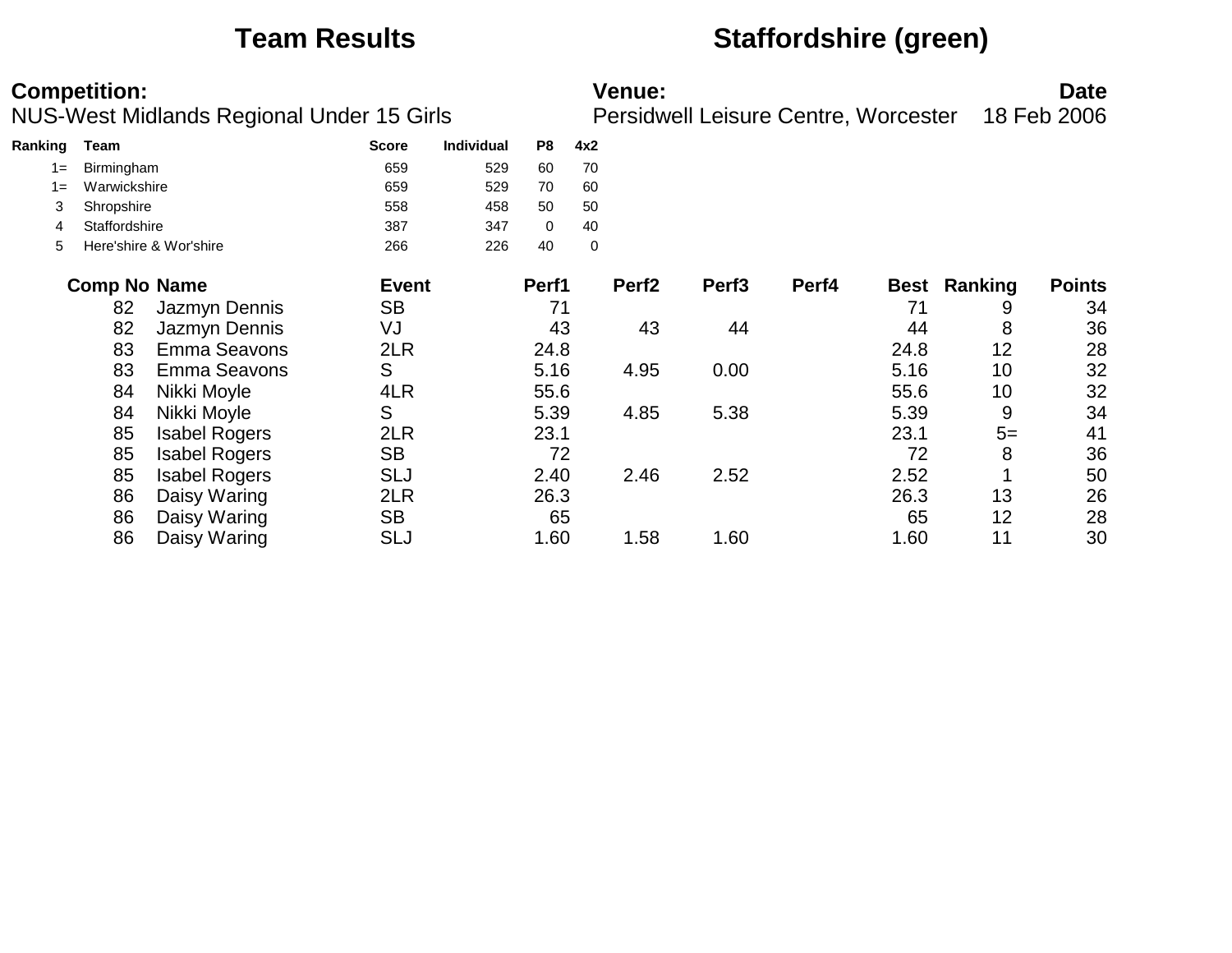## **Team Results Warwickshire (royal)**

|         | <b>Competition:</b> | NUS-West Midlands Regional Under 15 Girls |              |            |                |     | <b>Venue:</b>     | Persidwell Leisure Centre, Worcester |       |      |         | <b>Date</b><br>18 Feb 2006 |
|---------|---------------------|-------------------------------------------|--------------|------------|----------------|-----|-------------------|--------------------------------------|-------|------|---------|----------------------------|
| Ranking | <b>Team</b>         |                                           | <b>Score</b> | Individual | P <sub>8</sub> | 4x2 |                   |                                      |       |      |         |                            |
| $1 =$   | Birmingham          |                                           | 659          | 529        | 60             | 70  |                   |                                      |       |      |         |                            |
| $1 =$   | Warwickshire        |                                           | 659          | 529        | 70             | 60  |                   |                                      |       |      |         |                            |
| 3       | Shropshire          |                                           | 558          | 458        | 50             | 50  |                   |                                      |       |      |         |                            |
| 4       | Staffordshire       |                                           | 387          | 347        | 0              | 40  |                   |                                      |       |      |         |                            |
| 5       |                     | Here'shire & Wor'shire                    | 266          | 226        | 40             | 0   |                   |                                      |       |      |         |                            |
|         | <b>Comp No Name</b> |                                           | <b>Event</b> |            | Perf1          |     | Perf <sub>2</sub> | Perf <sub>3</sub>                    | Perf4 | Best | Ranking | <b>Points</b>              |
|         | 89                  | Shona Rankin                              | 2LR          |            | 23.2           |     |                   |                                      |       | 23.2 |         | 38                         |
|         | 89                  | Shona Rankin                              | <b>SLJ</b>   |            | 2.18           |     | 2.22              | 2.36                                 |       | 2.36 | 3       | 46                         |
|         | 91                  | Katherine Connolly                        | 4LR          |            | 49.0           |     |                   |                                      |       | 49.0 |         | 50                         |
|         | 91                  | <b>Katherine Connolly</b>                 | S            |            | 8.50           |     | 7.11              | 7.83                                 |       | 8.50 | 3       | 46                         |
|         | 91                  | <b>Katherine Connolly</b>                 | VJ           |            | 49             |     | 47                | 49                                   |       | 49   | 6       | 40                         |
|         | 92                  | Amanda Evans                              | 2LR          |            | 22.7           |     |                   |                                      |       | 22.7 | $3=$    | 45                         |
|         | 92                  | Amanda Evans                              | <b>SB</b>    |            | 76             |     |                   |                                      |       | 76   | $4=$    | 42                         |
|         | 92                  | Amanda Evans                              | <b>SLJ</b>   |            | 2.18           |     | 2.24              | 2.24                                 |       | 2.24 | 6       | 40                         |
|         | 93                  | <b>Shelly Hazelwood</b>                   | 2LR          |            | 22.5           |     |                   |                                      |       | 22.5 | $1 =$   | 49                         |
|         | 93                  | <b>Shelly Hazelwood</b>                   | S            |            | 7.61           |     | 7.45              | 7.86                                 |       | 7.86 | 4       | 44                         |
|         | 93                  | Shelly Hazelwood                          | VJ           |            | 52             |     | 51                | 56                                   |       | 56   | $1 =$   | 49                         |
|         | 94                  | <b>Lauren Wint</b>                        | 4LR          |            | 50.6           |     |                   |                                      |       | 50.6 | 4       | 44                         |
|         | 94                  | Lauren Wint                               | <b>SB</b>    |            | 78             |     |                   |                                      |       | 78   | 3       | 46                         |
|         | 94                  | Lauren Wint                               | <b>SLJ</b>   |            | 1.80           |     | 1.76              | 1.74                                 |       | 1.80 |         |                            |
|         | 94                  | Lauren Wint                               | VJ           |            | 40             |     | 43                | 42                                   |       | 43   | 9       | 34                         |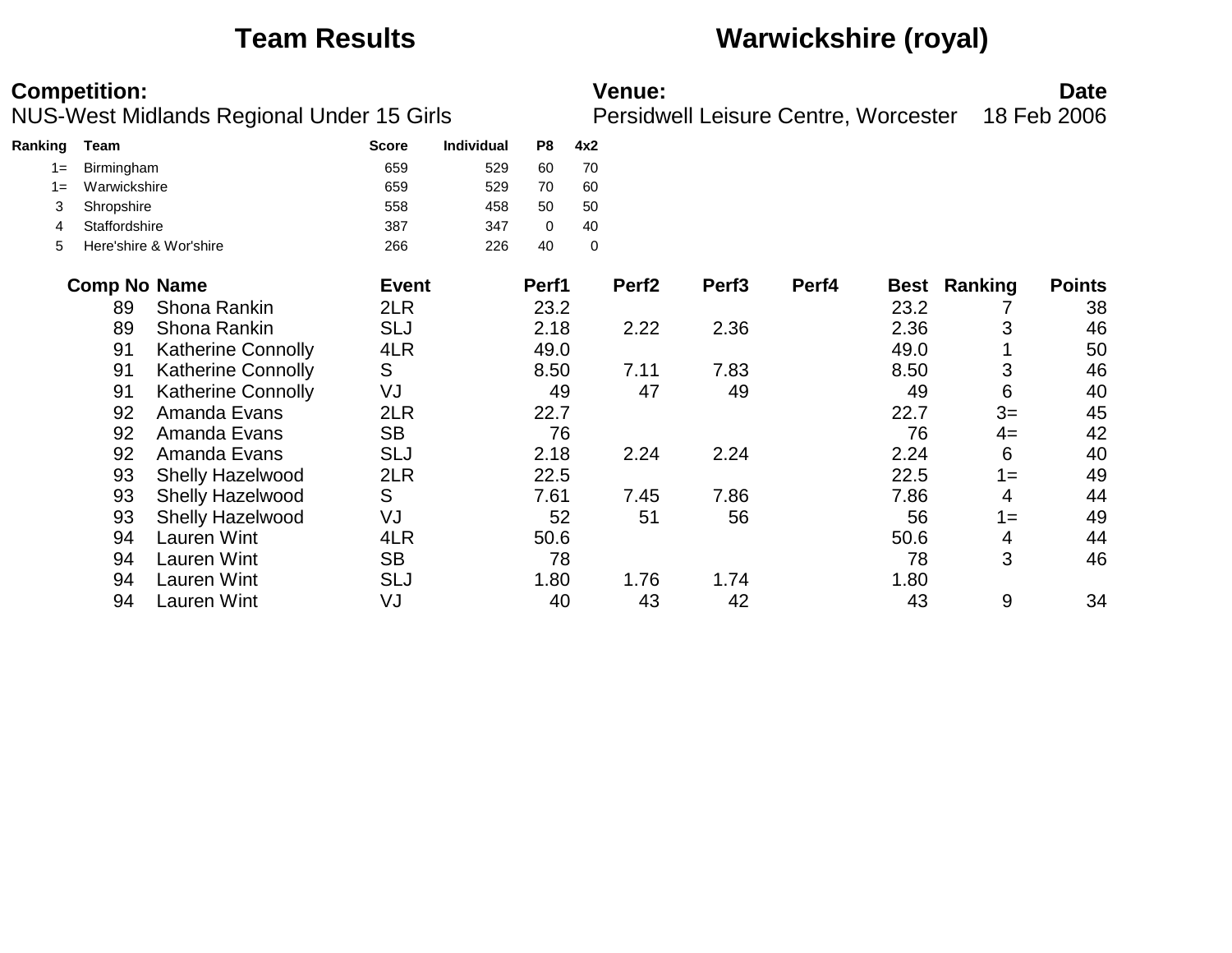### **Results Sheet 2 Lap Race**

| <b>Ranking Team</b> |                        | Colour |     | <b>BibNo Name</b>       | <b>Best</b> | <b>Points</b> |  |
|---------------------|------------------------|--------|-----|-------------------------|-------------|---------------|--|
| 1=                  | Birmingham             | orange |     | 62 Emma Spragg          | 22.5        | 49            |  |
| 1=                  | Warwickshire           | royal  |     | 93 Shelly Hazelwood     | 22.5        | 49            |  |
| $3=$                | Birmingham             | orange | 61. | Kimeal Moncrieffe       | 22.7        | 45            |  |
| $3=$                | Warwickshire           | royal  |     | 92 Amanda Evans         | 22.7        | 45            |  |
|                     | 5= Shropshire          | red    |     | 76 Natalie Fisher       | 23.1        | 41            |  |
| $5=$                | Staffordshire          | green  |     | 85 Isabel Rogers        | 23.1        | 41            |  |
|                     | Warwickshire           | royal  |     | 89 Shona Rankin         | 23.2        | 38            |  |
| 8                   | Birmingham             | orange |     | 63 Rebecca Willetts     | 23.3        | 36            |  |
| 9                   | Shropshire             | red    |     | 78 Laura Elliot         | 23.5        | 34            |  |
| 10                  | Shropshire             | red    |     | 75 Leila Amstrong-Green | 23.9        | 32            |  |
| 11                  | Here'shire & Wor'shire | navy   |     | 70 Tabitha Griffiths    | 24.3        | 30            |  |
| 12                  | Staffordshire          | green  |     | 83 Emma Seavons         | 24.8        | 28            |  |
| 13                  | Staffordshire          | green  |     | 86 Daisy Waring         | 26.3        | 26            |  |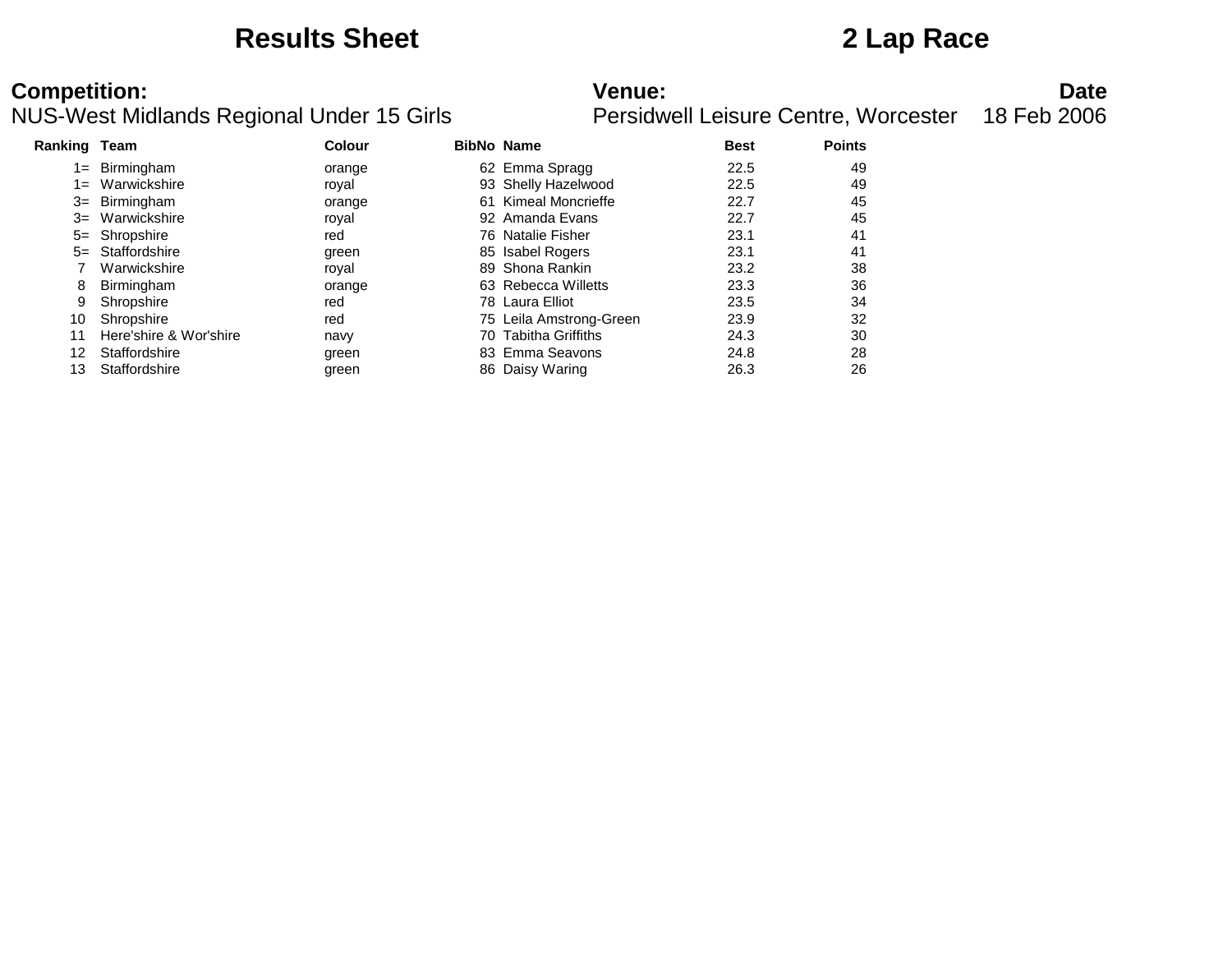### **Results Sheet 4 Lap Race**

| <b>Ranking Team</b> |                        | Colour | <b>BibNo Name</b>     | <b>Best</b> | <b>Points</b> |
|---------------------|------------------------|--------|-----------------------|-------------|---------------|
|                     | Warwickshire           | roval  | 91 Katherine Connolly | 49.0        | 50            |
| 2                   | Birmingham             | orange | 65 Laiken Salmon      | 49.3        | 48            |
|                     | Here'shire & Wor'shire | navy   | 69 Amy Irish          | 50.1        | 46            |
| 4                   | Warwickshire           | roval  | 94 Lauren Wint        | 50.6        | 44            |
| 5                   | Birmingham             | orange | 64 Jenny Allington    | 51.1        | 42            |
| 6                   | Birmingham             | orange | 66 Katie Jacks        | 51.3        | 40            |
|                     | Shropshire             | red    | 80 Hannah Nelson      | 51.8        | 38            |
| 8                   | Shropshire             | red    | 77 Clare Powell       | 52.0        | 36            |
| 9                   | Shropshire             | red    | 79 Amelia Reynolds    | 52.7        | 34            |
|                     | Staffordshire          | green  | 84 Nikki Moyle        | 55.6        | 32            |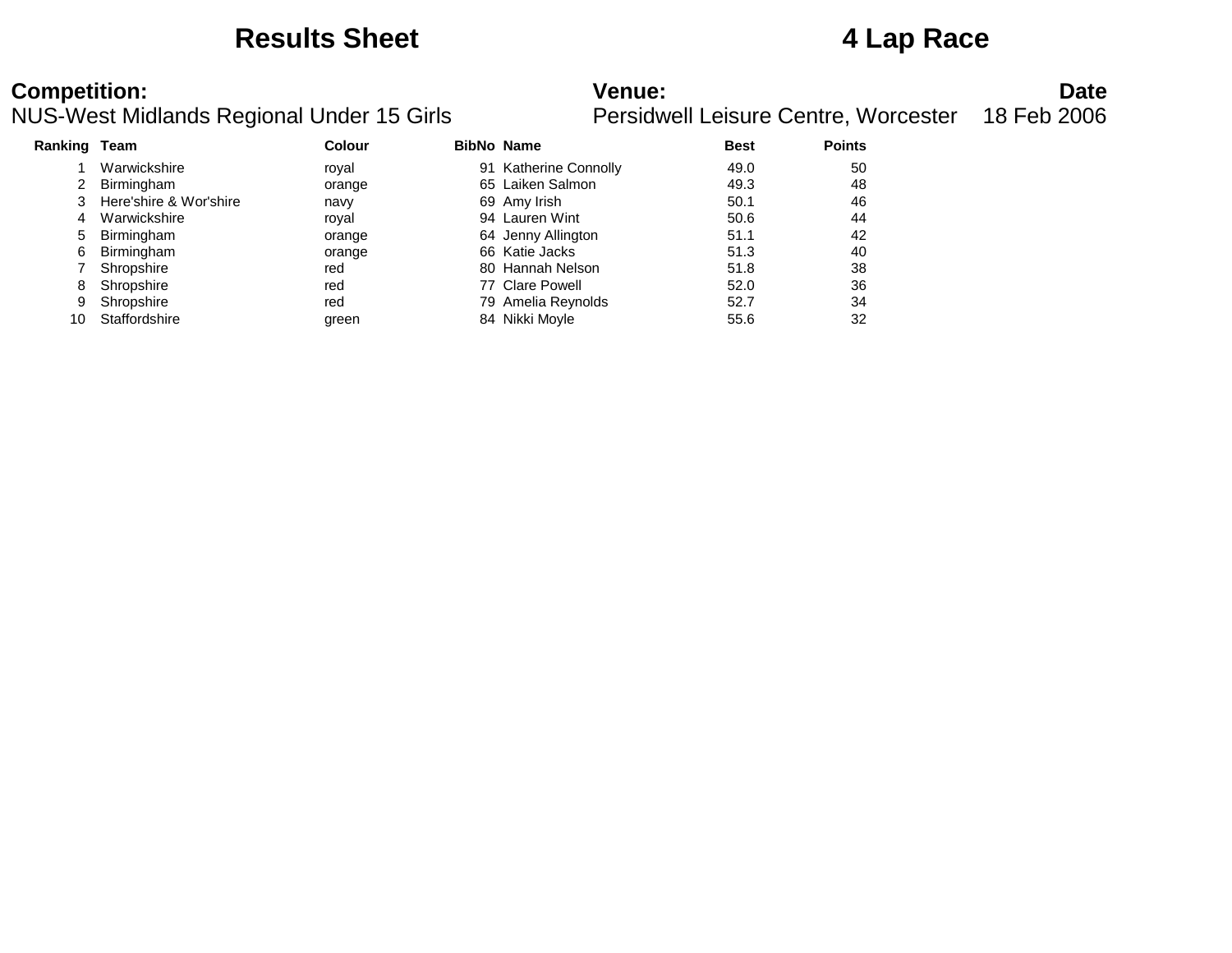### **Event Official Results Sheet 8 Lap Paarlauf**

| Ranking Code Team |     |                        | Colour | Heat   | Final | <b>Performance</b> | <b>Points</b> |  |
|-------------------|-----|------------------------|--------|--------|-------|--------------------|---------------|--|
|                   | 05  | Warwickshire           | roval  | 1:38.4 | 0.0   | 1:38.4             | 70            |  |
|                   | -01 | Birmingham             | orange | 1:39.4 | 0.0   | 1:39.4             | 60            |  |
|                   | 03  | Shropshire             | red    | 1:40.4 | 0.0   | 1:40.4             | 50            |  |
|                   | 02  | Here'shire & Wor'shire | navy   | 1:43.5 | 0.0   | 1:43.5             | 40            |  |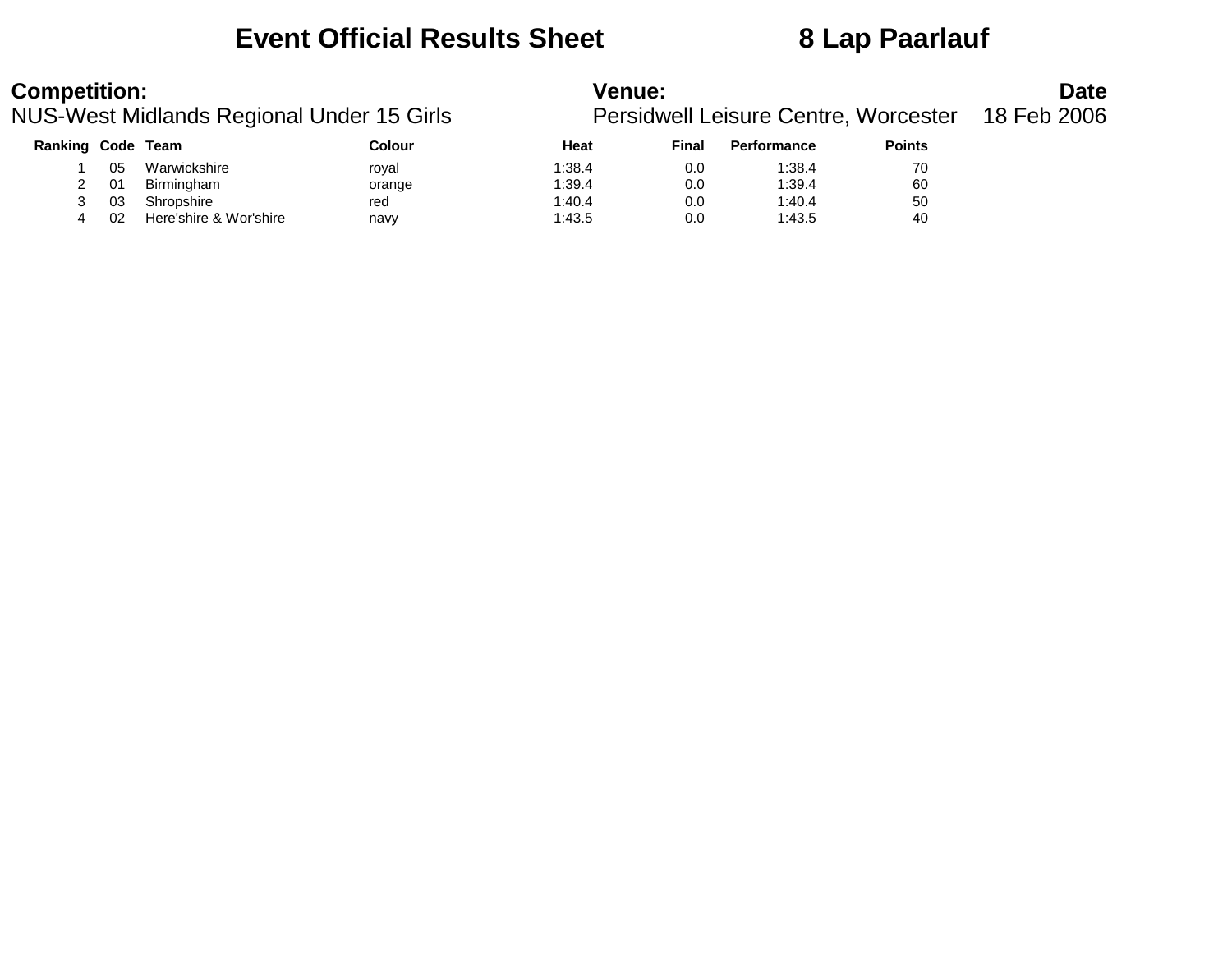### **Event Official Results Sheet 4 x 2 Lap Relay**

| Ranking Code |    | Team          | Colour | Heat   | Final | <b>Performance</b> | <b>Points</b> |
|--------------|----|---------------|--------|--------|-------|--------------------|---------------|
|              | 01 | Birmingham    | orange | 1:28.9 | 0.0   | 1:28.9             | 70            |
|              | 05 | Warwickshire  | roval  | 1:29.5 | 0.0   | 1:29.5             | 60            |
|              | 03 | Shropshire    | red    | 1:33.3 | 0.0   | 1:33.3             | 50            |
|              | 04 | Staffordshire | green  | 1:37.8 | 0.0   | 1:37.8             | 40            |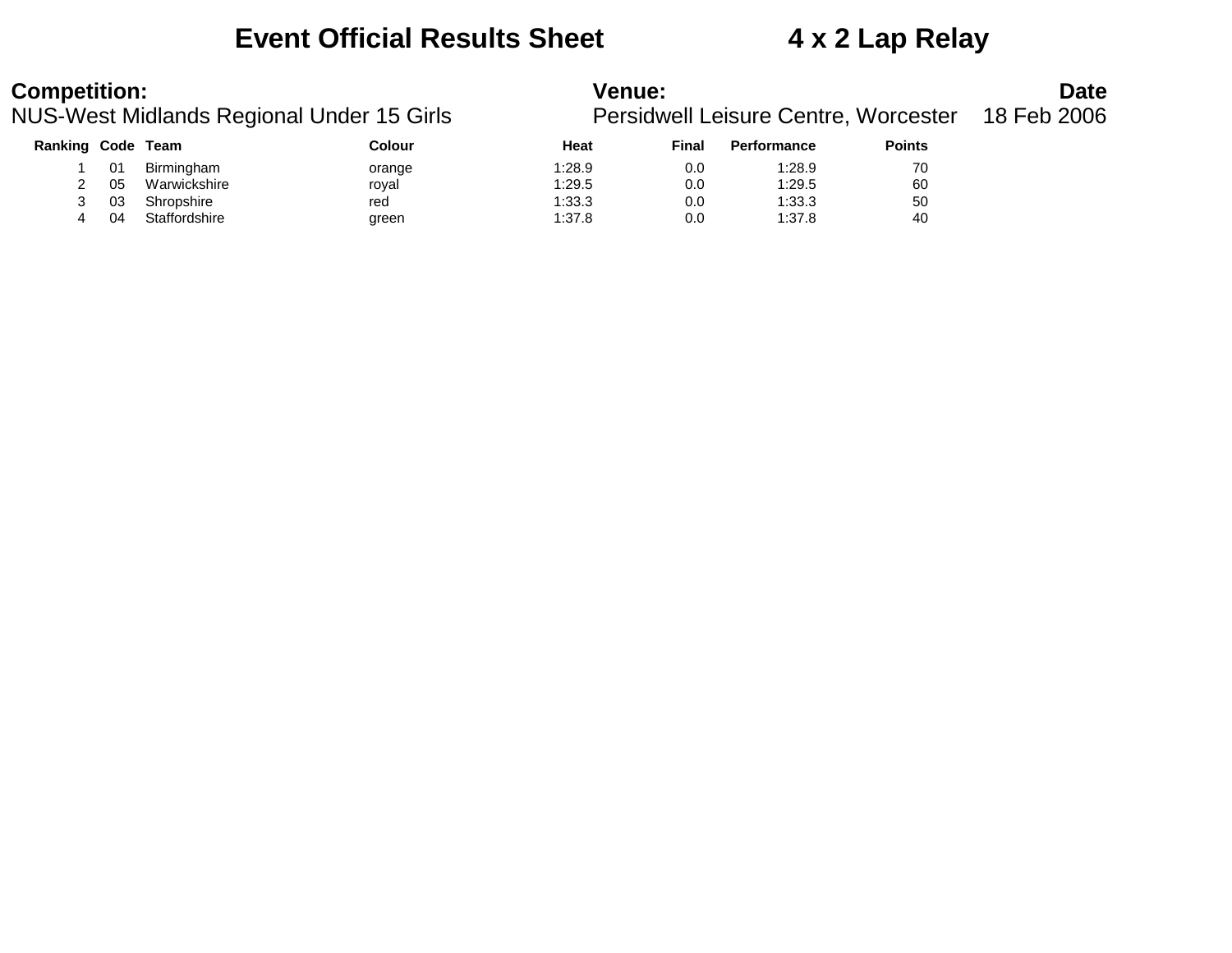### **Results Sheet Shot**

| Ranking Team |                        | Colour |    | <b>BibNo Name</b>         | <b>Best</b> | <b>Points</b> |
|--------------|------------------------|--------|----|---------------------------|-------------|---------------|
|              | Shropshire             | red    |    | 79 Amelia Reynolds        | 10.60       | 50            |
| 2            | Here'shire & Wor'shire | navy   |    | 69 Amy Irish              | 8.90        | 48            |
| 3            | Warwickshire           | royal  | 91 | <b>Katherine Connolly</b> | 8.50        | 46            |
| 4            | Warwickshire           | roval  |    | 93 Shelly Hazelwood       | 7.86        | 44            |
| 5            | Birmingham             | orange |    | 65 Laiken Salmon          | 7.73        | 42            |
| 6            | Birmingham             | orange |    | 64 Jenny Allington        | 7.53        | 40            |
|              | Shropshire             | red    |    | 75 Leila Amstrong-Green   | 7.25        | 38            |
| 8            | Birmingham             | orange |    | 62 Emma Spragg            | 6.92        | 36            |
| 9            | Staffordshire          | green  |    | 84 Nikki Moyle            | 5.39        | 34            |
| 10           | Staffordshire          | green  |    | 83 Emma Seavons           | 5.16        | 32            |
| 11           | Shropshire             | red    | 76 | <b>Natalie Fisher</b>     | 4.67        | 30            |
|              | Shropshire             | red    | 81 | <b>Natalie Bathers</b>    | 5.72        | 0             |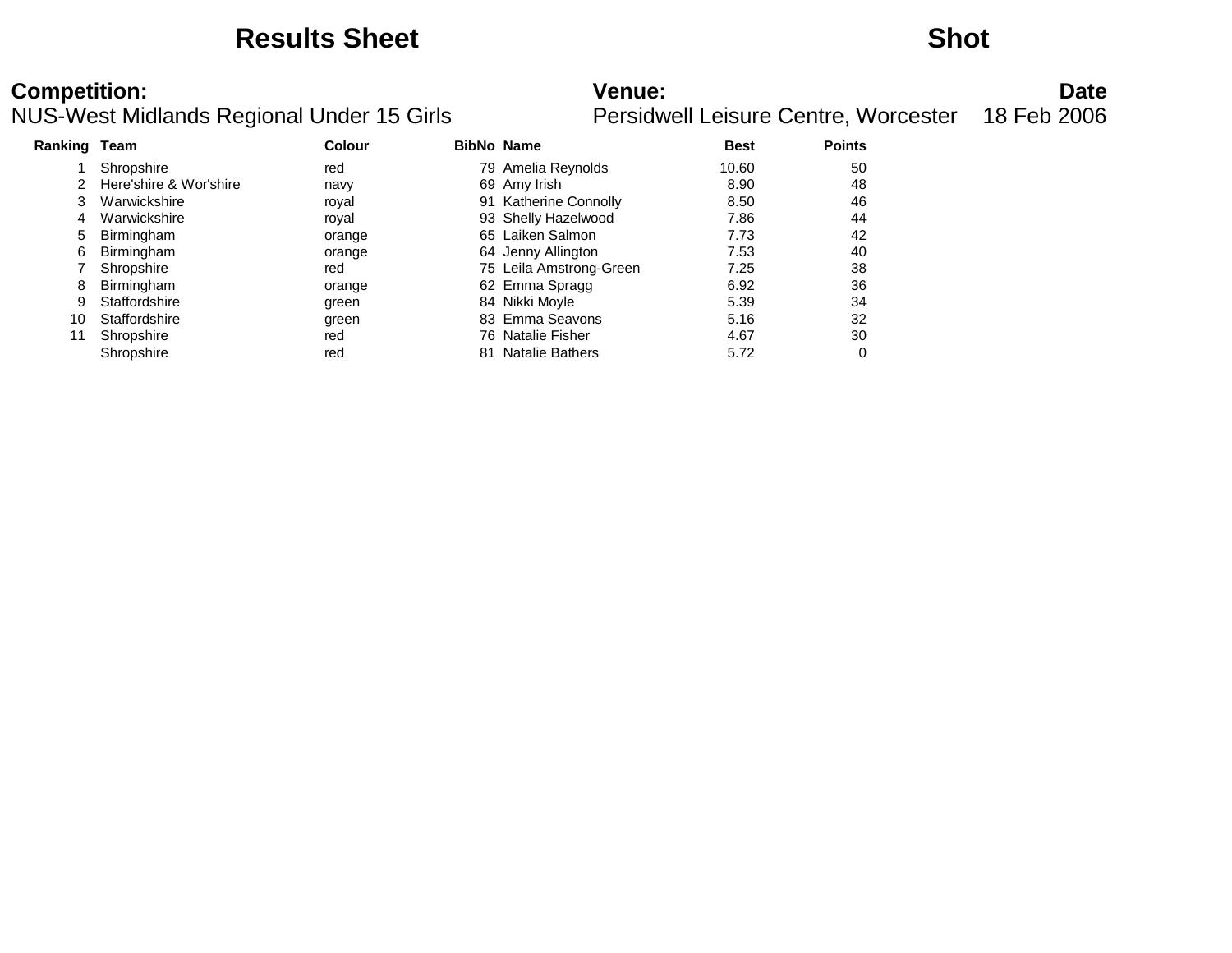### **Results Sheet Speed Bounce**

| <b>Ranking Team</b> |                        | Colour |    | <b>BibNo Name</b>        | Total | <b>Points</b> |
|---------------------|------------------------|--------|----|--------------------------|-------|---------------|
|                     | Birmingham             | orange |    | 66 Katie Jacks           | 86    | 50            |
|                     | Birmingham             | orange |    | 61 Kimeal Moncrieffe     | 80    | 48            |
|                     | Warwickshire           | roval  |    | 94 Lauren Wint           | 78    | 46            |
|                     | 4= Birmingham          | orange |    | 63 Rebecca Willetts      | 76    | 42            |
|                     | 4= Shropshire          | red    |    | 78 Laura Elliot          | 76    | 42            |
| $4=$                | Warwickshire           | roval  |    | 92 Amanda Evans          | 76    | 42            |
|                     | Shropshire             | red    |    | 80 Hannah Nelson         | 75    | 38            |
| 8                   | Staffordshire          | green  |    | 85 Isabel Rogers         | 72    | 36            |
| 9                   | Staffordshire          | green  |    | 82 Jazmyn Dennis         | 71    | 34            |
| 10                  | Shropshire             | red    |    | 77 Clare Powell          | 70    | 32            |
|                     | Here'shire & Wor'shire | navy   | 70 | <b>Tabitha Griffiths</b> | 69    | 30            |
|                     | Staffordshire          | green  |    | 86 Daisy Waring          | 65    | 28            |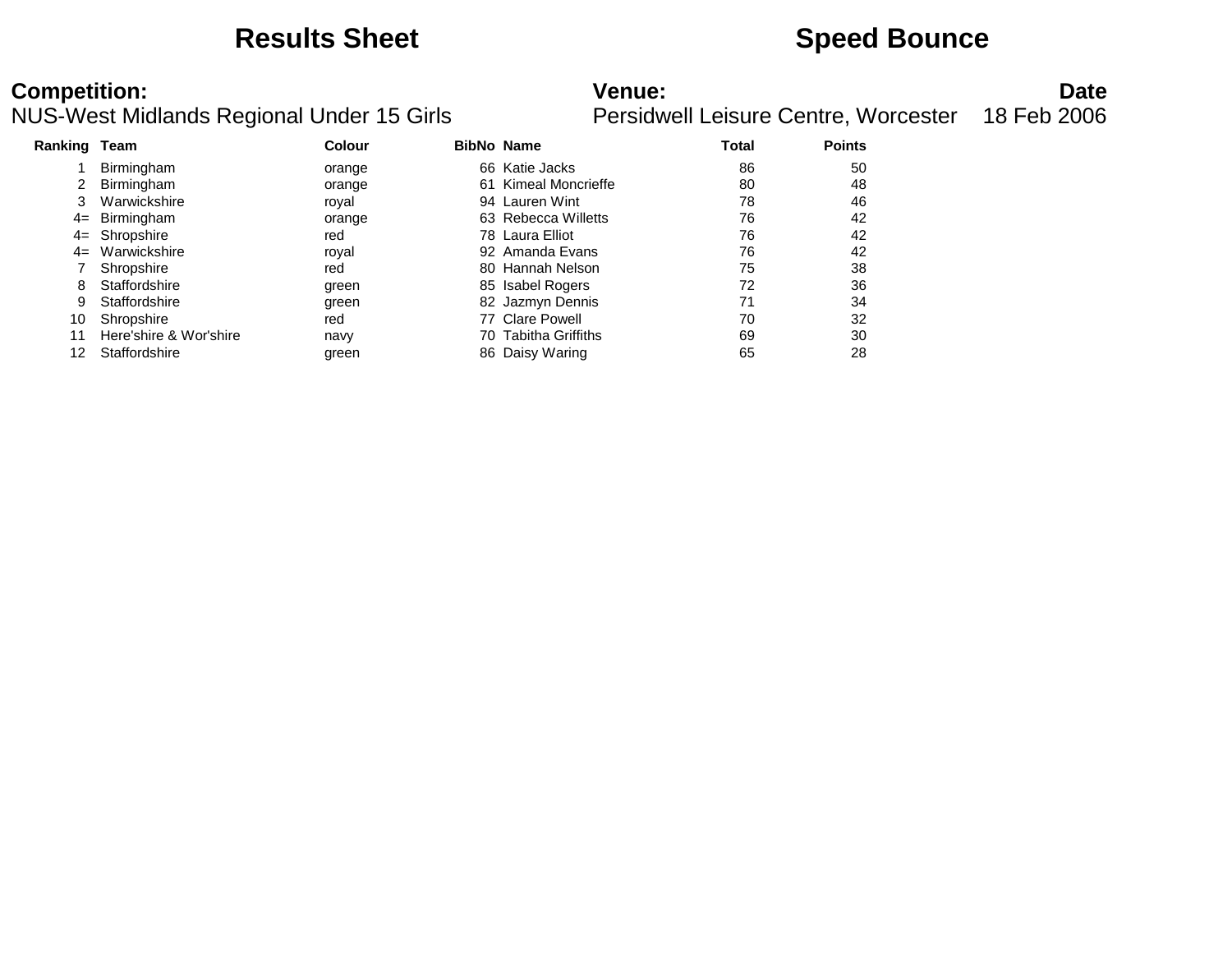### **Results Sheet Standing Long Jump**

| Ranking Team |                        | <b>Colour</b> |    | <b>BibNo Name</b>   | <b>Best</b> | <b>Points</b> |
|--------------|------------------------|---------------|----|---------------------|-------------|---------------|
|              | Staffordshire          | green         | 85 | Isabel Rogers       | 2.52        | 50            |
|              | Birmingham             | orange        |    | 62 Emma Spragg      | 2.38        | 48            |
|              | Warwickshire           | roval         |    | 89 Shona Rankin     | 2.36        | 46            |
| 4            | Shropshire             | red           |    | 77 Clare Powell     | 2.32        | 44            |
| 5.           | Birmingham             | orange        |    | 63 Rebecca Willetts | 2.26        | 42            |
| 6            | Warwickshire           | royal         |    | 92 Amanda Evans     | 2.24        | 40            |
| $7 =$        | Birmingham             | orange        |    | 64 Jenny Allington  | 2.12        | 37            |
|              | 7= Shropshire          | red           |    | 80 Hannah Nelson    | 2.12        | 37            |
| 9            | Here'shire & Wor'shire | navy          |    | 69 Amy Irish        | 2.06        | 34            |
| 10           | Shropshire             | red           |    | 78 Laura Elliot     | 2.04        | 32            |
|              | Staffordshire          | green         |    | 86 Daisy Waring     | 1.60        | 30            |
|              | Warwickshire           | roval         |    | 94 Lauren Wint      | 1.80        |               |